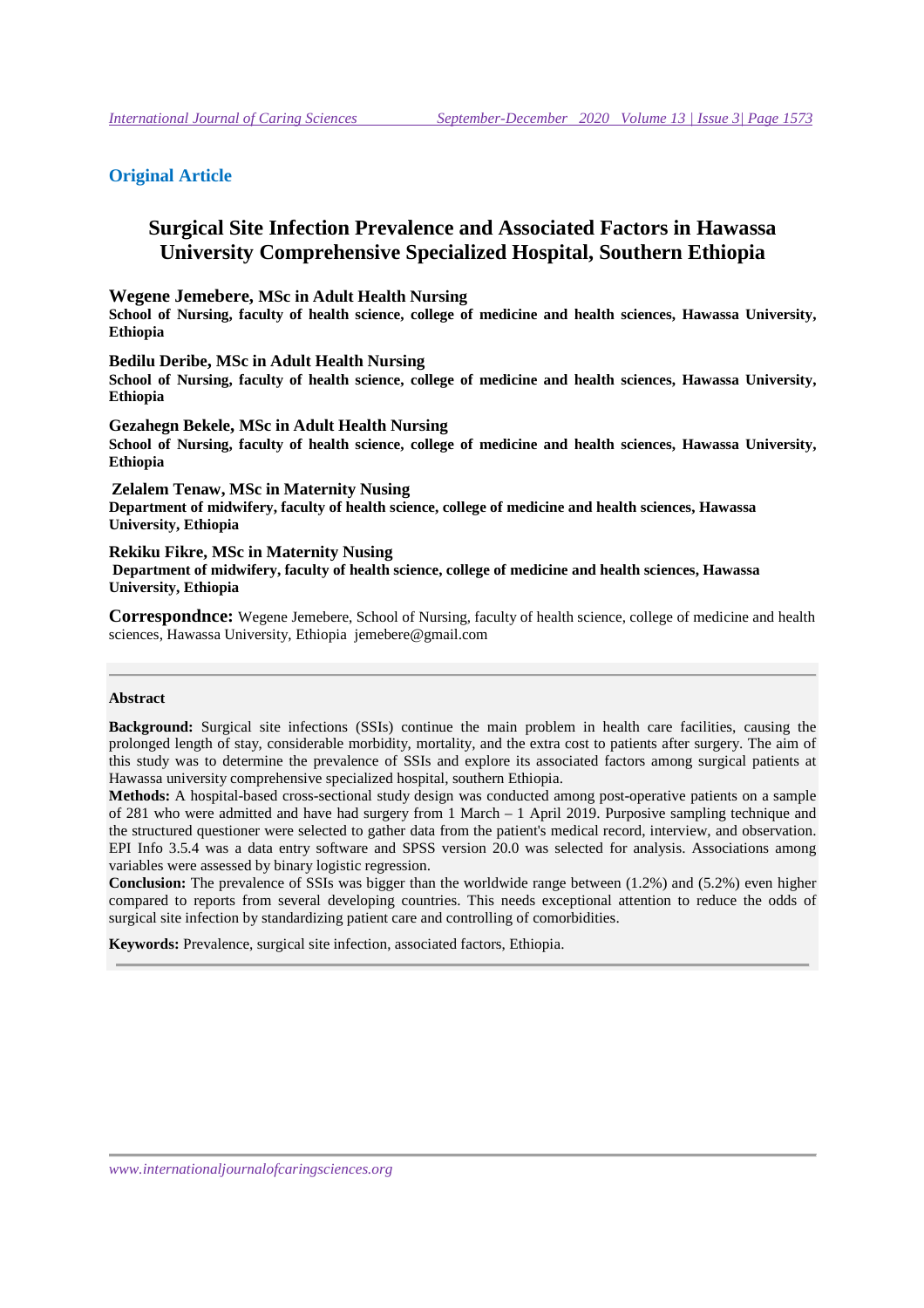### **Background**

Surgical site infections circle as many as 30 days after surgery (or as late as one year after surgery in patients with implants) (Owens and Stoessel 2008, Anderson and Kaye 2009).Among hospitalacquired infections, surgical site infections (SSI) are the most frequently reported. The incidence of SSI could be nearly 4 times higher in low and middle-income countries (LMIC) than in highincome countries (Allegranzi, Bagheri Nejad et al. 2011). Surgical site infections were the primary infections in hospitals of Africa higher than magnitudes noted in developed countries (Allegranzi, Bagheri Nejad et al. 2011) with cumulative incidence extended from 2.5% to 30.9% (Nejad, Allegranzi et al. 2011). In Ethiopia, the incidence rate of SSIs ranges from 10.9% to 75% (Mulu, Kibru et al. 2013, Mengesha, Kasa et al. 2014, Gedefaw, Asires et al. 2018, Weldu, Berhane et al. 2018).

Although SSIs are preventable complications following surgery, they are associated with longer hospitalization; pain; discomfort; delayed wound healing; prolonged or permanent disability; and, in worst cases, death (Pittet, Allegranzi et al. 2008). Additionally, SSI places a significant economic burden on health system and patient finances and resources because of lengthier hospitalizations and increased cost of treatment (de Lissovoy, Fraeman et al. 2009). SSI comprise a multifaceted relationship among numerous factors: patient, microbial, surgical, and environmental (Cheadle 2006). Patient-related factors includes, age (Bagnall NM 2009, Hafez S 2012, Abdel-Aziz, El-Menyar et al. 2013, Mulu, Kibru et al. 2013), poor nutritional state (Bagnall NM 2009) obesity (De la Garza Ramos R 2017), (Olsen MA 2008) and presence of pre-morbid illness (Olsen MA 2008, Bagnall NM 2009, Mulu, Kibru et al. 2013, Mpogoro FJ 2014). Prolonged duration of the operation (Laloto TL 2017), (Mulu, Kibru et al. 2013), (Bagnall NM 2009), (Mpogoro FJ 2014), significant contamination of the incision (Bagnall NM 2009), (Hafez S 2012), long postoperative hospital stay (Laloto TL 2017), (Mulu, Kibru et al. 2013), (Hafez S 2012), inadequate prophylactic antibiotic therapy (Laloto TL 2017), (Bagnall NM 2009), (Olsen MA 2008), type of anesthesia (Waltz PK 2017), also associated with SSIs.

Surgical procedures are associated with high infection rates and mortality in developing countries because necessary resources are inadequate (Mawalla, Mshana et al. 2011), (Abdel-Aziz, El-Menyar et al. 2013). According to the World health organization (WHO) and other studies, episodic investigation on SSIs prevalence and its related issues can reduce SSIs by up to 50% (Safety 2006), (Ercole, Starling et al. 2007). There are inadequate studies concerning the prevalence of SSIs and its linked factors in Ethiopia particularly in Hawassa. Hence, this study required to determine the prevalence of SSI and explore its associated factors at Hawassa University comprehensive specialized hospital in southern Ethiopia.The result of this study will provide baseline information to develop evidence-based strategies to diminish preventable SSIs and their adverse effects by the Federal Ministry of the health of Ethiopia and concerned nongovernmental organizations.

## **Methods**

Study design and setting: A hospital-based crosssectional study was done from 1 March – 1 April 2019. Hawassa is situated at the eastern shore of Lake Hawassa and is located 275 km to the south of Addis Ababa, the capital city of the country. Hawassa University comprehensive specialized hospital is located in the south part of Hawassa town in the SNNPR regional state. The University Hospital is the only biggest comprehensive specialized referral and teaching hospital in the region. It is giving inpatient and as an outpatient service for more than 25 million people from the surrounding zones and nearby regions. This teaching hospital consists of an operating room, intensive care unit (ICU), 16 wards with 400 beds, and 11 outpatient departments. The study was carried out at surgical ward.

**Sample size and sampling procedure**: The sample size was determined by using a single population proportion formula with a 95% confidence interval, a 5% margin of error and adding 5% contingency for illegible handwriting and incomplete medical records. By using the proportion of prevalence of Surgical site infection 35 % as published data was acquired from the Addis Ababa study (Endalafer, Gebre-Selassie et al. 2011) the sample size was calculated as follows.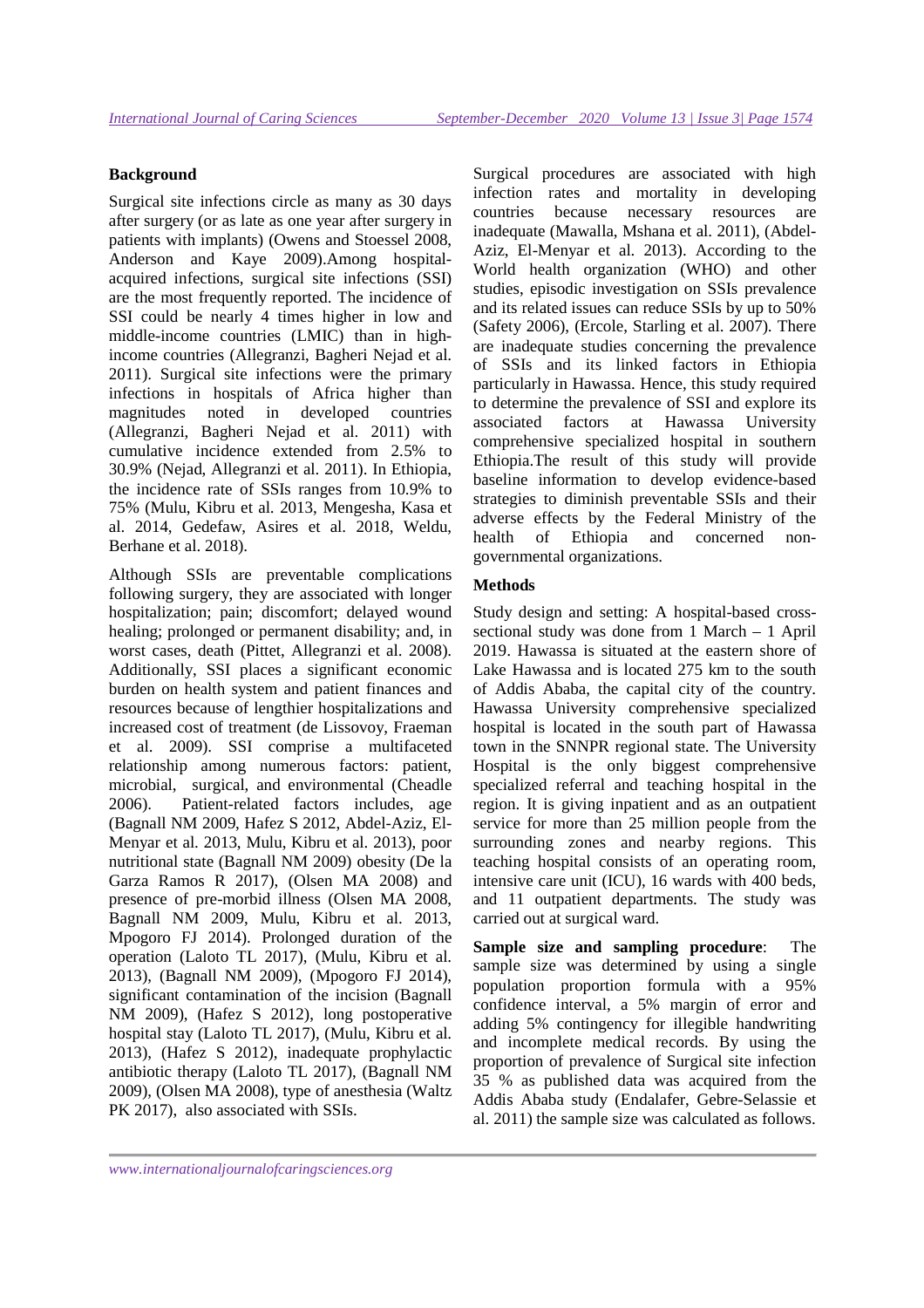$$
n = \frac{(z)^2 P(1-P)}{d^2} \qquad \qquad n = \frac{(1.96)^2 0.5(1-0.5)}{(0.05)^2} = 350
$$

Therefore, by adding 10 % for possible nonresponse rate, the final sample size was =**385.** 

Then since the study population is  $\langle 10,000 \rangle$ correction formula was used as follows:  $1+n*i*$  $n+N$ 

Sample size=  $ni=Ni$  x N=385\*1049/385+1049 (N= total surgical patients admitted to surgical ward to 1 March to 1 April 2019)  $= 281$  total sample size

The sampling technique was purposive because the patients visiting the health care for disease conditions are random by their nature until the required sample sizes are filled.

Data collection tools and procedures: A structured data collection tool was used to capture data from medical records, patient charts and study participants who developed surgical site infections. The selected patients were assessed by physical examination using the observational checklist adopted from the US Center for Disease Control and Prevention (CDC) criteria (Ducel G 2002). SSIs was diagnosed in the presence of as a minimum one of the next signs or symptoms of infection after surgery within 30 days : (a) pain, tenderness, localized swelling, redness, heat or purulent discharge with or without laboratory confirmation in cases of superficial incisional infections; (b) evidence of abscess or fever of  $>38^{\circ}$ C in infections of the deep incision; (c) localized pain or tenderness with an organism isolated from an organ/space infection; and (d) positive culture from wound drainage or percutaneous aspiration. Data on site-specific SSI, patient data including demographics, clinical and surgical procedures, and possible risk factors were collected by 4 trained BSc nurses with data collection experience. The data collectors were trained for one day on data collection methodology and related issues prior to the start of data collection and were closely supervised by 2 MSc nurses during the data collection. Filled checklists were checked on a daily bases for completeness, clarity, and accuracy. Data cleaning was undertaken before entry and analysis.

**Statistical analysis:** Data entry was done by using EPI Info 3.5.1 and exported to SPSS version 20.0 software package for analysis. The descriptive analysis including frequency and cross tabs were used to assess the frequency of variables with independent variables. Binary logistic regression was carried out to assess the association of dependent variable with independent variables and to determine predictors of SSI using odds ratios with 95% confidence interval (CIs). Finally, forward stepwise logistic regression model with all independent variables having p-value  $\langle 0.25 \rangle$  were fitted and adjusted odds ratio (AORs) were calculated to identify independent predictors of SSI among patients undergone surgery. A value of  $p$  < 0.05 was considered statistically significant.

**Ethical consideration:** A written ethical clearance was obtained from the Institutional Review Board of Hawassa University, Hawassa, Ethiopia. A formal letter of cooperation was written to the Hawassa University comprehensive specialized hospital and permission were obtained prior to the beginning of data collection. After the provision of sufficient information about the purpose of the study, verbal and written consent was obtained from all study participants.

### **Results**

**Socio-demographic characteristics of the study participants:** A total of 281 patients have participated and the age ranged from 1 to 80 years with the mean age of  $30.3$  ( $\pm$ 18.9) years. Female accounts (54.1%) and more than half of them were from rural in residency (51.6%). Concerning the educational status of the participants, the majority (38.1%) accomplished grades 1-8. (Table1).The Surgical condition and clinical characteristics of patients: Local anesthesia was given for (59.8%) of patients and the majority (82.9%) stayed one hour or less in a surgical procedure. Antibiotic prophylaxis was given to (51.6%) patients before surgery and (61.9%) were operated in emergency surgery. Preoperative surgical site shaving was given to (29.2 %) of patients and abdominal surgery was the largest (57.3%). The majority of patients (69.9%) had a clean wound and (86.8%) of the surgical site was closed. Sign and symptoms of malnutrition were identified on (10.0 %) of patients while nine of the respondent were identified with comorbid diseases which indicates immunosuppression like Tuberculosis, HIV/AIDS and diabetes. (Table 2).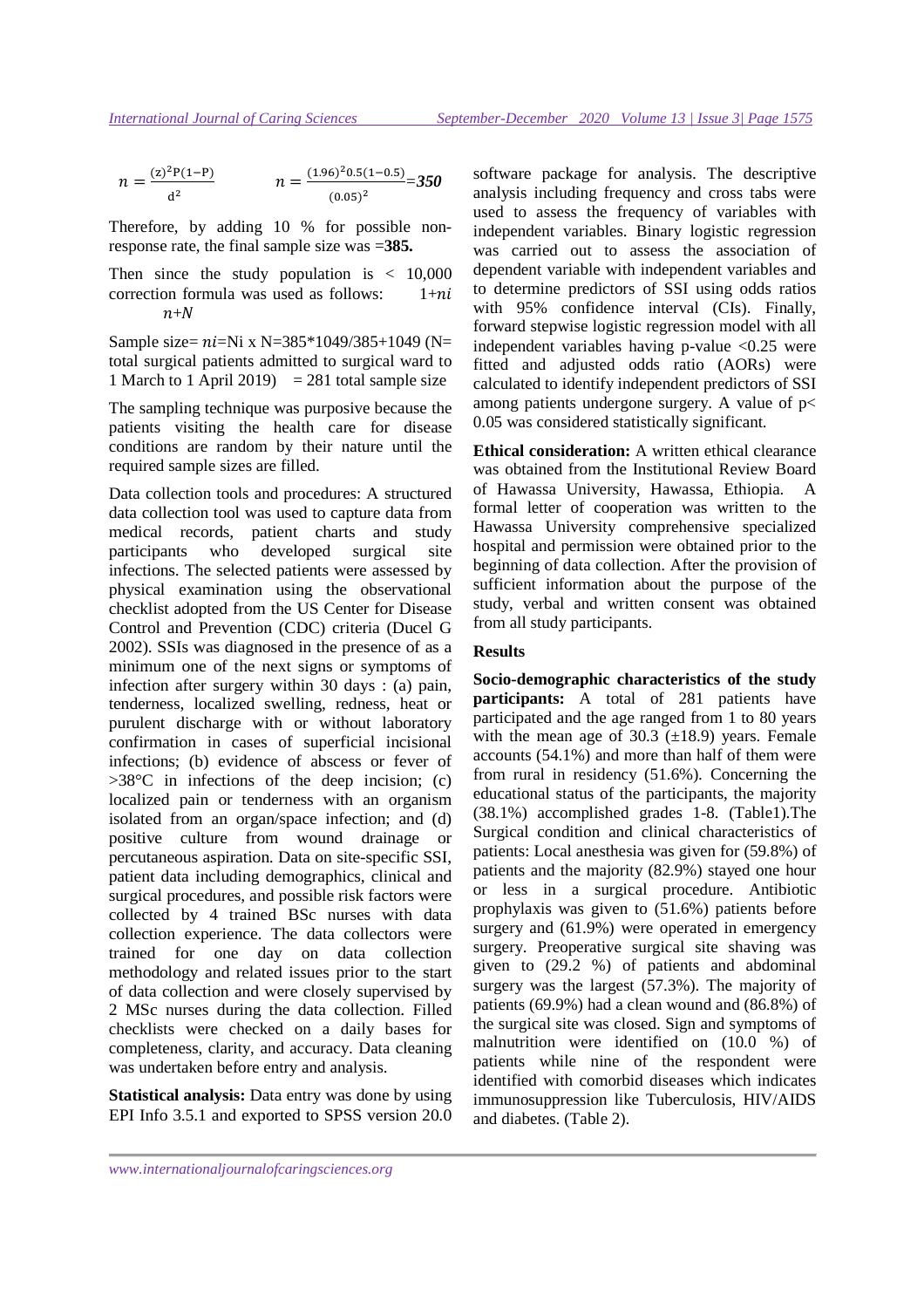**Prevalence of Surgical Site Infection:** A total of 69 out of 281 patients developed surgical site infections giving an overall prevalence (24.6%) with (95% CI  $[19.6 - 29.69]$ ). (Figure 1). According to this study, the prevalence of SSIs among clean and clean-contaminated wounds was (5.1%) and (69.4%) respectively. Patients with clean wounds were (99.4%) less likely to develop surgical site infection as compared to those patients with the clean-contaminated wounds (AOR=0.006, 95% CI 0.002, 0.024). This study also identified in open kept surgical sites, the odds of developing surgical site infection was 5.2 times as compared to close kept surgical site (AOR= 5.189, 95% CI 1.511, 17.821). The prevalence of SSI in those patients with Malnutrition was more than three folds (64.3%) and malnourished patients were 29.3 times more likely to develop SSIs than well-nourished patients (AOR= 29.351 95% CI 5.711, 150.851). Details of factors associated with surgical site infection were presented in (Table 3).

**Table 1: Socio-demographic characteristics of surgical patients at Surgical ward of Hawassa University comprehensive specialized hospital, Hawassa, SNNPR, Ethiopia, from 1/3 – 1/4 2019 (n=281).**

| Socio-demographic characteristics |                          | <b>Frequency</b> | <b>Percent</b> |  |
|-----------------------------------|--------------------------|------------------|----------------|--|
| Age                               | $<$ 15 year              | 69               | 24.6           |  |
|                                   | 15 - 65 year             | 195              | 69.4           |  |
|                                   | $>65$ year               | 17               | 6.0            |  |
| <b>Sex</b>                        | Male                     | 129              | 45.9           |  |
|                                   | Female                   | 152              | 54.1           |  |
| <b>Residency</b>                  | Urban                    | 136              | 48.4           |  |
|                                   | Rural                    | 145              | 51.6           |  |
| <b>Educational status</b>         | Unable to read and write | 84               | 29.9           |  |
|                                   | Read and write only      | 25               | 8.9            |  |
|                                   | Grade 1-8                | 107              | 38.1           |  |
|                                   | Grade 9-12               | 26               | 9.3            |  |
|                                   | Certificate and above    | 39               | 13.9           |  |

**Table 2: Surgical condition and clinical characteristics of patients at Surgical ward of Hawassa University comprehensive specialized hospital, Hawassa, SNNPR, Ethiopia, from 1 March – 1 April 2019 (n=281).** 

| Surgical condition and clinical characteristics  |             | <b>Frequency</b> | Percent |
|--------------------------------------------------|-------------|------------------|---------|
| Type of anesthesia                               | Local       | 168              | 59.8    |
|                                                  | General     | 113              | 40.2    |
| Duration of surgery in hour                      | $<$ 1 hour  | 233              | 82.9    |
|                                                  | $>$ 2 hours | 48               | 17.1    |
| <b>Antibiotic prophylaxis before surgery</b> Yes |             | 160              | 51.6    |
|                                                  | No          | 121              | 48.4    |
| Type of surgery                                  | Elective    | 107              | 38.1    |
|                                                  | Emergency   | 174              | 61.9    |
|                                                  |             |                  |         |

*www.internationaljournalofcaringsciences.org*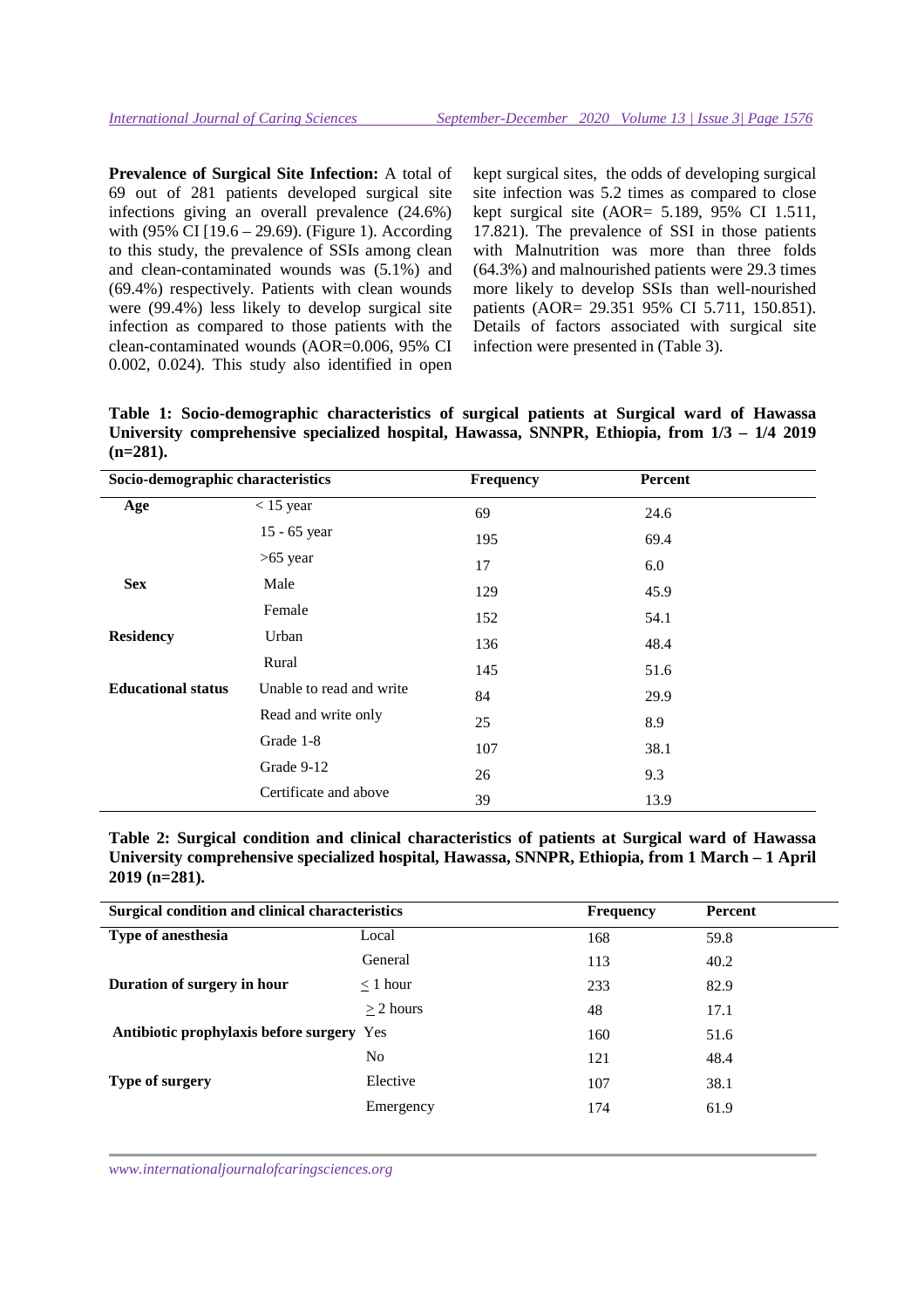*International Journal of Caring Sciences September-December 2020 Volume 13 | Issue 3| Page 1577*

| Preoperative surgical site shaving      | Yes                      | 82             | 29.2 |
|-----------------------------------------|--------------------------|----------------|------|
|                                         | No                       | 199            | 70.8 |
| Site of surgery                         | Head                     | 13             | 4.6  |
|                                         | <b>Upper extremities</b> | 28             | 10.0 |
|                                         | Lower extremities        | 68             | 24.2 |
|                                         | Abdomen                  | 161            | 57.3 |
|                                         | Genital areas            | 11             | 3.9  |
| <b>Types of wound</b>                   | Clean                    | 196            | 69.9 |
|                                         | Clean contaminated       | 52             | 18.5 |
|                                         | Contaminated             | 30             | 10.7 |
|                                         | Dirty                    | 3              | 1.1  |
| The condition of the surgical site      | Opened                   | 37             | 13.2 |
|                                         | Closed                   | 244            | 86.8 |
| <b>Sign and symptom of Malnutrition</b> | Yes                      | 28             | 10.0 |
|                                         | No                       | 253            | 90.0 |
| <b>Comorbid diseases indicating</b>     |                          |                |      |
| Immunosuppression                       | Tuberculosis             | 6              | 2.1  |
|                                         | <b>HIV/AIDS</b>          | $\overline{2}$ | 0.7  |
|                                         | Diabetic mellitus        | 1              | 0.4  |



**Figure 1: Prevalence of surgical site infection at Surgical ward of Hawassa University comprehensive specialized hospital, Hawassa, SNNPR, Ethiopia, from 1 March – 1 April 2019**   $(n=281)$ .

*www.internationaljournalofcaringsciences.org*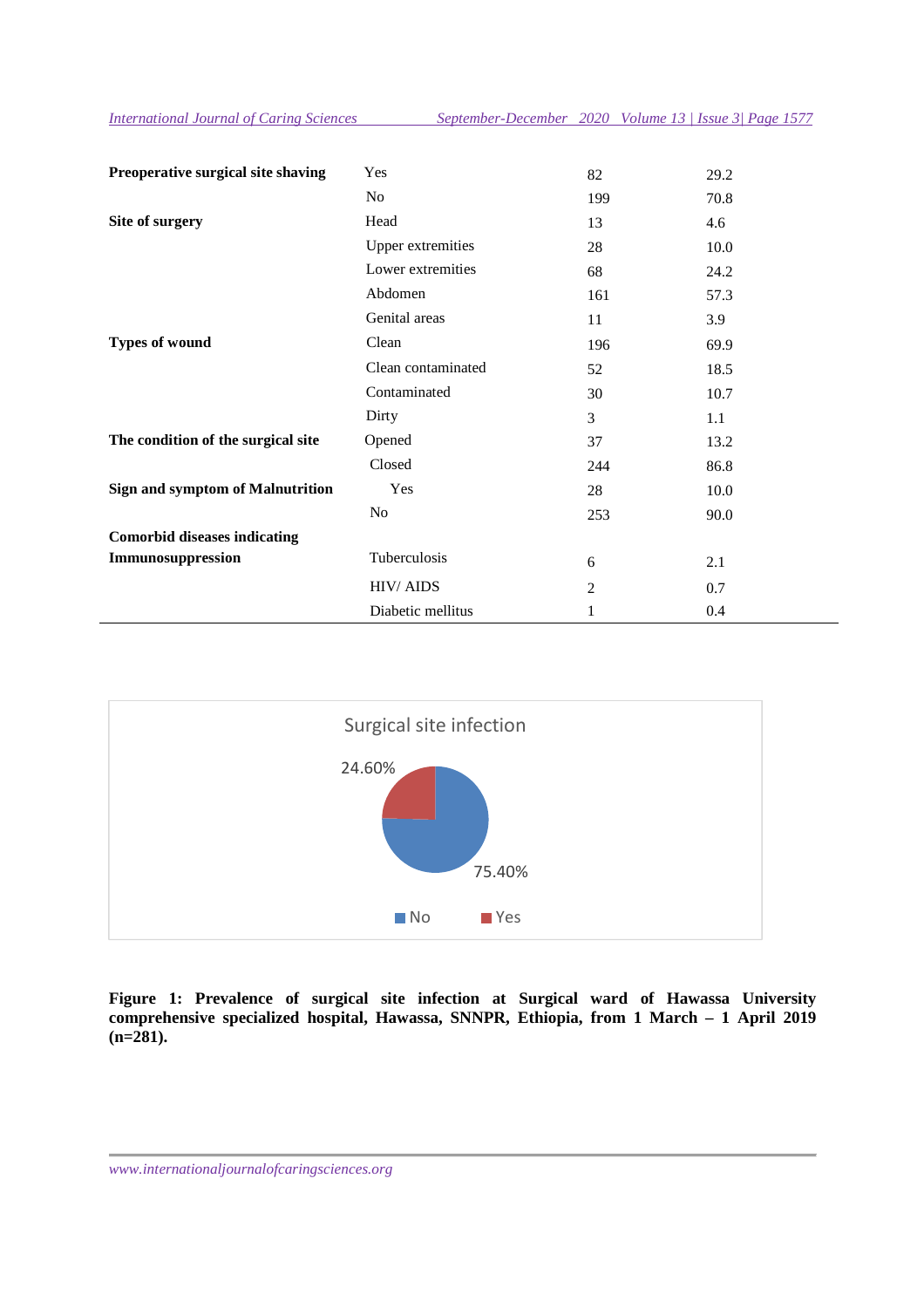Factors associated with surgical site infection: Different studies indicate the age of patients has effect on the development of surgical site infection. This study identified that SSIs was higher in older patients whose ages> 65 years (41.2%) and patients <15 years were (86.9%) less likely to develop surgical site infection as compared to those above 65 years old (AOR= 0.131, 95% CI 0.020, 0.087). Those patients who received local anesthesia developed SSI almost twice (30.4%) than general anesthesia receivers (15.9%) and they were 2.3 times more likely to develop surgical site infection if all other factors were kept constant (COR= 2.301, 95% CI 1.260, 4.199) but not statistically significant in multivariate analysis.

**Table 3:** Factors associated with SSIs at Surgical ward of Hawassa University comprehensive specialized hospital, Hawassa, SNNPR, Ethiopia, from 1 March – 1 April 2019 (n=281)

| Variables           |                | Surgical site infection |              | COR (95% CI)            | AOR (95% CI)               |
|---------------------|----------------|-------------------------|--------------|-------------------------|----------------------------|
|                     |                | <b>NO SSI</b>           | SSI          |                         |                            |
| Age group in Years  | <15            | 57 (82.6%)              | 12 (17.4%)   | $0.301(0.095, 0.949)^*$ | $0.131$ $(0.020, 0.087)$ * |
|                     | $15 - 65$      | 145 (74.4%)             | 50 (25.6%)   | 0.493(0.178, 1.363)     | 0.363(0.042, 3.112)        |
|                     | $>65$          | $10(58.8\%)$            | $7(41.2\%)$  | 1                       |                            |
| Sex                 | Male           | 91 (70.5%)              | 38 (29.5%)   | 1                       |                            |
|                     | Female         | 121 (79.6%)             | 31 (20.4%)   | 1.630(0.943, 2.816)     | 1.540 (0.627, 3.782)       |
| Residence           | Rural          | 109 (81.1%)             | 27 (19.9%)   | 1                       |                            |
|                     | Urban          | 103 (71.0%)             | 42 (29.0%)   | 0.607(0.349, 1.057)     | 1.534(0.630, 3.737)        |
| Type of anesthesia  | Local          | 117 (69.6%)             | 51 (30.4%)   | $2.301(1.260, 4.199)*$  | 1.733 (0.616, 4.878)       |
|                     | General        | 95 (84.1%)              | 18 (15.9%)   | 1                       |                            |
| Duration of surgery | $< 1$ hour     | 176 (75.5%)             | 57 (24.5%)   | 1                       |                            |
| in hour             | $> 2$ hours    | 36 (75.0%)              | $12(25.0\%)$ | 0.972(0.474, 1.993)     | 1.272 (0.445, 3.639)       |
| Antibiotic          | Yes            |                         |              | 1.632(0.932, 2.857)     | 1.631 (0.618, 4.303)       |
| prophylaxis         |                | $110(71.4\%)$           | 44 (28.6%)   |                         |                            |
| before surgery      | N <sub>o</sub> | 102 (80.3%)             | 25 (19.7%)   | 1                       |                            |
| Types of Surgery    | Elective       | 81 (75.7%)              | 26 (24.3%)   | 0.978(0.558, 1.712)     | 1.617 (0.473,5.523)        |
|                     | Emergency      | 131 (75.3%)             | 43 (24.7%)   | $\mathbf{1}$            |                            |
| Preoperative        | Yes            | 60 (73.2%)              | 22 (26.8%)   | 1                       |                            |
| surgical site       | N <sub>o</sub> | 152 (76.4%)             |              | 1.186(0.659, 2.135)     | 2.626 (0.722, 9.552)       |
| shaving             |                |                         | 47 (23.6%)   |                         |                            |
| Type of surgical    | Clean          | 186 (94.9%)             | $10(5.1\%)$  | $0.24(0.011, 0.052)^*$  | $0.006$ $(0.002, 0.024)$ * |
| wound               | Clean          | 26 (30.6%)              | 59 (69.4%)   | 1                       |                            |
|                     | contaminated   |                         |              |                         |                            |
| The condition of    | Open           |                         |              | $3.138(1.535, 6.419)^*$ | 5.189 (1.511,              |
| surgical site       |                | $20(51.4\%)$            | 17 (45.9%)   |                         | $17.821*$                  |
|                     | Closed         | 192 (78.7%)             | 52 (21.3%)   | $\mathbf{1}$            | 1                          |
| Sign and symptom    | Yes            |                         |              | 7.129 (3.103,           | 29.351 (5.711,             |
| of Malnutrition     |                | 10(35.7%)               | 18 (64.3%)   | $16.380*$               | $150.851$ <sup>*</sup>     |
|                     | N <sub>o</sub> | 202 (79.8%)             | 51 (20.2%)   | 1                       |                            |
| Comorbid diseases   | Yes            |                         |              | 4.062 (1.059,           | 0.159(0.015, 1.705)        |
| indicating          |                | $4(44.4\%)$             | $5(55.6\%)$  | $15.582*$               |                            |
| Immunosuppression   | N <sub>o</sub> | 208 (76.5%)             | 64 (23.5%)   | 1                       | 1                          |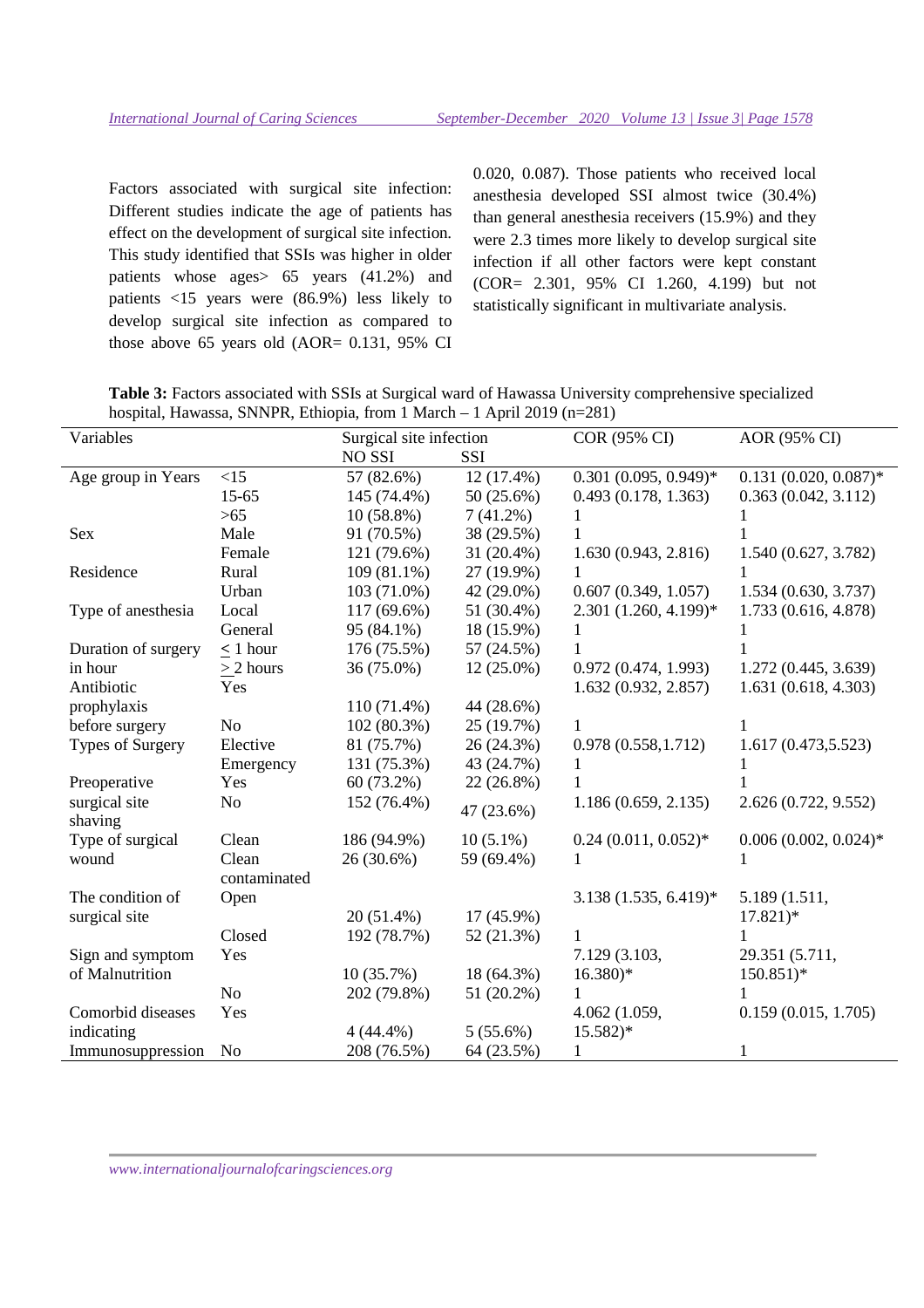### **Discussion**

Surgical site infections persist the worrying threat to the patient undergoing surgery. Decreasing the prevalence of modifiable risk factors by up-to-date strategies and intervention prior to surgery may decrease the threat of infection. The prevalence of SSIs was (24.6 %) (95% CI 19.6 – 29.69). The finding is higher to those of studies conducted in Mekelle Ethiopia (11.1%) (Weldu, Berhane et al. 2018), Jimma Ethiopia (11.4%) (Amenu, Belachew et al. 2011), Hawassa Ethiopia (19.1%) (Guta, Aragaw et al. 2014), Uganda (16.4%) (Lubega, Joel et al. 2017), Pakistan (8.6%) (Zafar Iqbal Malik 2013), Vietnam ( 10.9%) (Sohn, Parvez et al. 2002), India (5%) (Pathak, Saliba et al. 2014) and Bolivia (12%) (Soleto, Pirard et al. 2003). This higher SSIs prevalence could be due to various issues like high flow patients as the hospital served more than 25 million people which cause overcrowding, lack of adequate postoperative care, shortage of trained manpower, failure to preserve sterility during surgical procedures, insufficient infection control due to deprived hygiene and water shortage, resource and structural constraints, and lack of awareness regarding SSIs among the overall population.This study identified that SSIs were higher in older patients aged above 65 years and patients less than 15 years were (86.9%) less likely to develop surgical site infection as compared to those above 65 years (AOR= 0.131, 95% CI 0.020, 0.087). The result was similar to other studies (Guta, Aragaw et al. 2014), (Zafar Iqbal Malik 2013) approving that when age advances the risk of SSIs increases.

According to this study, the prevalence of SSIs among clean and clean-contaminated wounds was (5.1%) and (69.4%) respectively. Patients with clean wounds were (99.4%) less likely to develop surgical site infection as compared to those patients with clean-contaminated wounds (AOR=0.006, 95% CI 0.002, 0.024). The finding was coherent with other researches done in Addis Ababa Ethiopia as the SSIs prevalence was higher in clean-contaminated wounds (50.0 %) than clean wound (15.7 %) (Endalafer, Gebre-Selassie et al. 2011), in Mekelle Ethiopia (29.5%) against (8.3%) (Weldu, Berhane et al. 2018), in Sudan (9.5%) versus (8%) (Miliani, L'Hériteau et al. 2009) also in Bolivia (13.9%) compared to , (6.9%) (Soleto, Pirard et al. 2003). The low prevalence of SSIs on

clean wounds in this study could be due to more precaution including antibiotic use for most clean wounds in the study setting. This study also identified, in open kept surgical sites, the odds of developing surgical site infection was 5.2 times as compared to close kept surgical site (AOR= 5.189, 95% CI 1.511, 17.821). The result was consistent with Indian study as the open wound is exposed to potential contamination from time of incision and closure (Pathak, Saliba et al. 2014).The prevalence of SSI in those patients with Malnutrition was more than three folds and malnourished patients were 29.3 times more likely to develop SSIs than well-nourished patients (AOR= 29.351 95% CI 5.711, 150.851). The finding is similar to other studies as Malnutrition is a well-documented risk factor for SSI (Lubega, Joel et al. 2017), (Zafar Iqbal Malik 2013), (Pruzansky, Bronson et al. 2014).

Limitation of the study: Since the study design was cross-sectional, it is difficult to establish a sequential relationship between surgical site infections and descriptive variables. Further, a short study period limited us to take large sample size. Also due to resource shortage, variables related to health professional's infection prevention practice, equipment sterilization methods and types of antiseptics used for patient preparation were not studied.

**Conclusion:** The prevalence of SSIs was bigger than the worldwide range  $(1.2\%)$  to  $(5.2\%)$ , even higher compared to reports from many developing countries and it is a significant problem in the study hospital. Age greater than 65 years old, presence of clean-contaminated wounds, keeping surgical sites open and Malnutrition were independently associated factors for SSIs. Moreover, Antibiotic prophylaxis and surgical site shaving before surgery were not identified as a protective associated factor for SSIs. Presence of Immunosuppression indicating comorbid diseases like Tuberculosis, HIV/AIDS and Diabetes and taking local anesthesia were identified as predictors of SSIs but the association was not solid enough. Therefore, to challenge the burden of SSI in the hospitals, special consideration is needed to reduce the odds of surgical site infection by standardizing patient care, implementing WHO surgical safety protocol and controlling of comorbidities. Also, extraordinary devotion should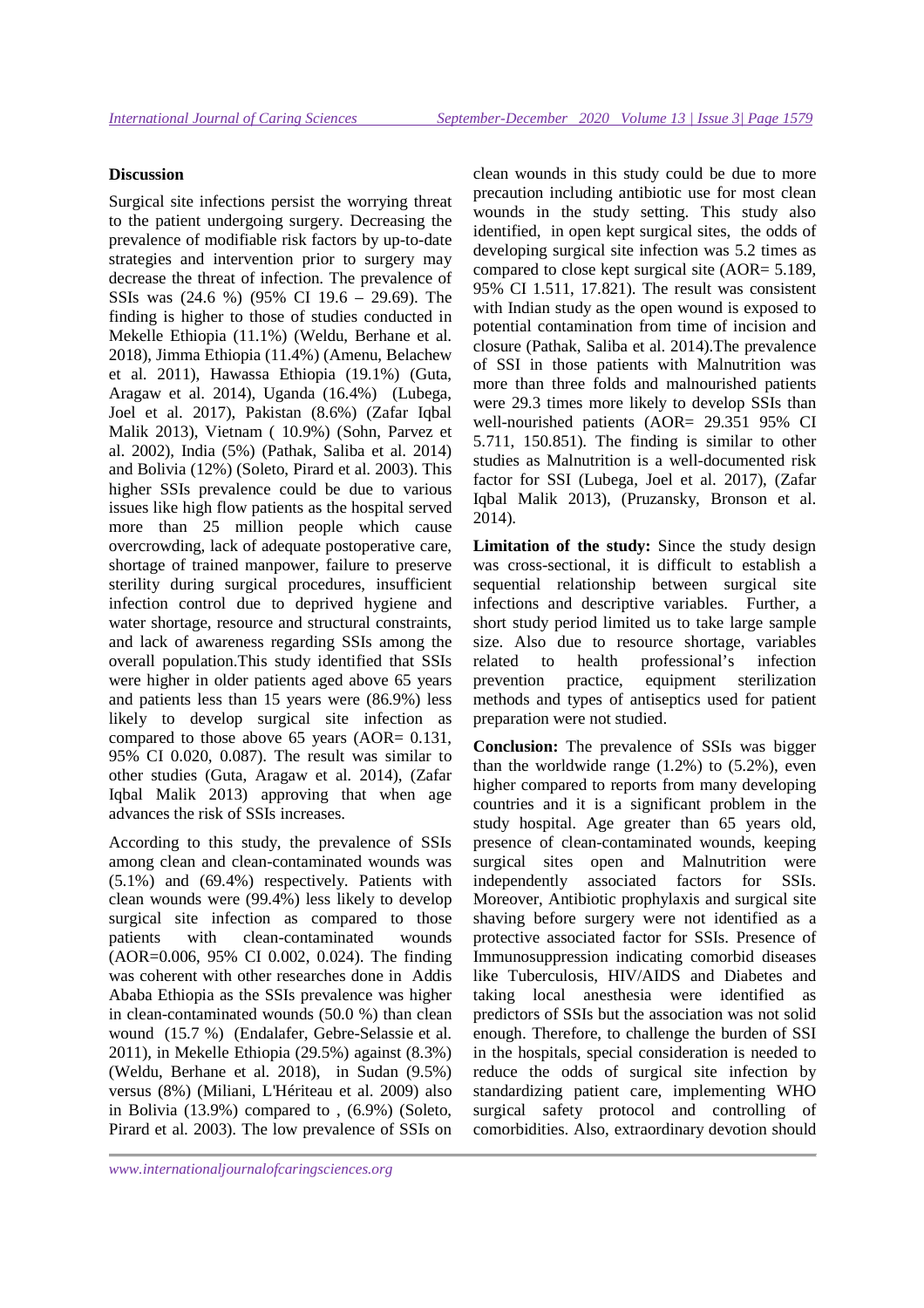be given to infection prevention strategies, establishing strict sterile environment and aseptic surgical techniques.Furthermore, a periodic study on prevalence and associated factors with long study period and large sample size may further decrease the burden of SSIs.

**List of abbreviations:** SSIs: surgical site infections; BSc: Bachelor of Science; MSc: Masters of Science; CDC: Center for Disease Control and Prevention; WHO: World Health Organization; LMIC: Low- to Middle-Income Countries; IRB: Institutional review board of Hawassa University; SNNPRS: Southern Nations Nationalities and Peoples Region; COR: crude odds ratio; AOR: adjusted odds ratio; CI: confidence interval; SPSS: Statistical Package for Social Sciences.

Funding and sponsorship: This research was funded by Hawassa University for the academic staff's fund. The role of the funding body was to expense the cost for data collection, analysis, and interpretation. The study design and manuscript was designed and written by authors.

**Acknowledgment:** We are very grateful to the college of medicine and health sciences of Hawassa University for technical and financial support. The authors also acknowledge data collectors who showed the greatest effort in acquiring appropriate information. The hospital also deserves thanks for the assistance and permission to undertake the research.

#### **References**

- Abdel-Aziz, A. E.-M., Ayman Al-Thani, Hassan Zarour, Ahmad Parchani, Ashok Asim, Mohammad El-Enany, Rasha Al-Tamimi, Haleema Latifi, Rifat (2013). "Adherence of surgeons to antimicrobial prophylaxis guidelines in a tertiary general hospital in a rapidly developing country." J Advances in Pharmacological Sciences Published online 2013 Dec 23. doi: 10.1155/2013/842593.
- Allegranzi Benedetta, B. N., S Chraiti, MN Castillejos, GG Kilpatrick, C Kelley (2011). Report on the burden of endemic healthcare-associated infection worldwide. Geneva, Switzerland:, World Health Organization.
- Amenu Demisew, B. T., Araya Fitsum (2011). "Surgical site infection rate and risk factors among obstetric cases of Jimma University Specialized Hospital, Southwest Ethiopia." Ethiopian Journal of health sciences 21(2): 91-100.
- Anderson Deverick J, K. K. S. (2009). "Staphylococcal surgical site infections." Infectious Disease Clinics of North America 23(1): 53-72.
- Bagnall NM, V. S., Trivedi P. (2009). "Surgical-site infection." Surgery Research and Practice 27: 426- 430.
- Cheadle, G. W. (2006). "Risk factors for surgical site infection." Surgical Infections 7(S1): s7-s11.
- de Lissovoy, G. F., Kathy Hutchins, Valerie Murphy, Denise Song, David Vaughn (2009). "Surgical site infection: incidence and impact on hospital utilization and treatment costs." American Journal of Infection Control 37(5): 387-397.
- Ducel G, F. J., Nicolle L (2002). Prevention of Hospitalacquired Infections, 2nd ed. A Practical Guide. Geneva, WHO/CDS/CSR/EPH
- Endalafer Nigatu, G.-S. S., Kotiso Berhanu (2011). "Nosocomial bacterial infections in a tertiary hospital in Ethiopia." Journal of Infection Prevention 12(1): 38-43.
- Ercole, F. F. S., Carlos Ernesto Ferreira Chianca, Tânia Couto Machado Carneiro, Mariângela (2007). "Applicability of the national nosocomial infections surveillance system risk index for the prediction of surgical site infections: a review." Brazilian Journal of Infectious Diseases 11(1): 134-141.
- Garza De la, R. R., J Nakhla, R Nasser (2017). "Casecontrol study of risk factors for surgical site infection after three-column osteotomy for spine deformity." Turk Neurosurg 1.
- Gedefaw Getnet, A. A., Shiferaw Shumiye, Addisu Dagne (2018). "Factors associated with surgical site infection among women undergoing obstetrics surgery at Felegehiwot Referral Hospital, Bahir Dar, Northwest Ethiopia: a retrospective cross-sectional study." Safety in Health 4(1): 14.
- Guta Meseret, A. K., Merid Yared (2014). "Bacteria from infected surgical wounds and their antimicrobial resistance in Hawassa University Referral Teaching Hospital, Southern Ethiopia." African Journal of Microbiology Research 8(11): 1118-1124.
- Hafez S, S. T., Hasan E (2012). "Incidence and modifiable risk factors of surveillance of surgical site infections in Egypt: A prospective study." Am J Infect Control 40: 426-430.
- Laloto TL, G. D., Abdella SH. (2017). "Incidence and predictors of surgical site infection in Ethiopia: Prospective cohort." BMC Infect Dis 17: 119.
- Lubega Abubaker, J. B., Justina Lucy Najjuka (2017). "Incidence and etiology of surgical site infections among emergency postoperative patients in Mbarara regional referral hospital, South Western Uganda." Surgery Research and Practice 2017:6365172.
- doi: 10.1155/2017/6365172. Epub 2017 Jan 12.

*www.internationaljournalofcaringsciences.org*